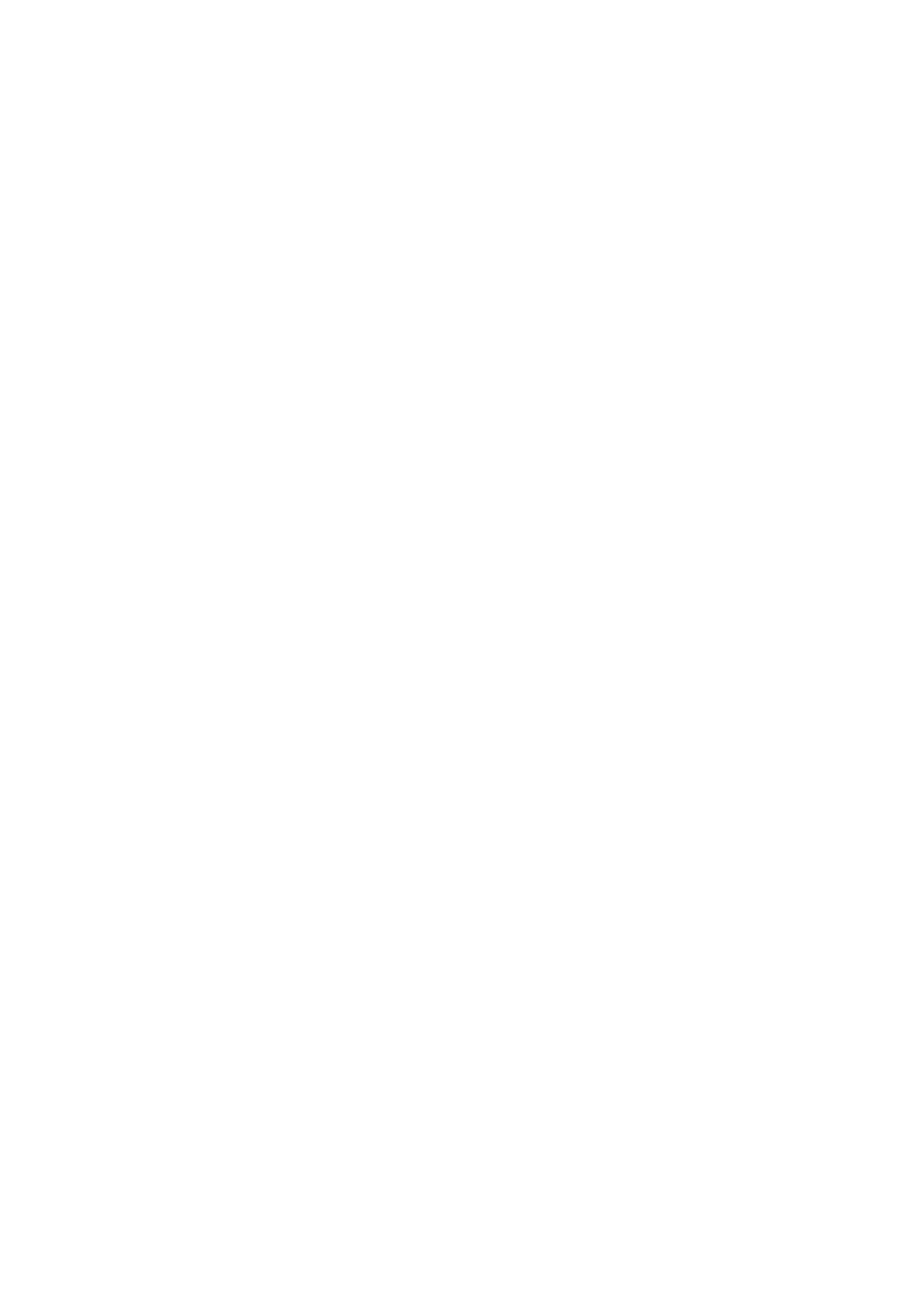

Ellan Vannin

## PARTNERSHIP (AMENDMENT) ACT 2012

### Index

| <b>Section</b> | Page |
|----------------|------|
|                |      |
|                |      |
|                |      |
|                |      |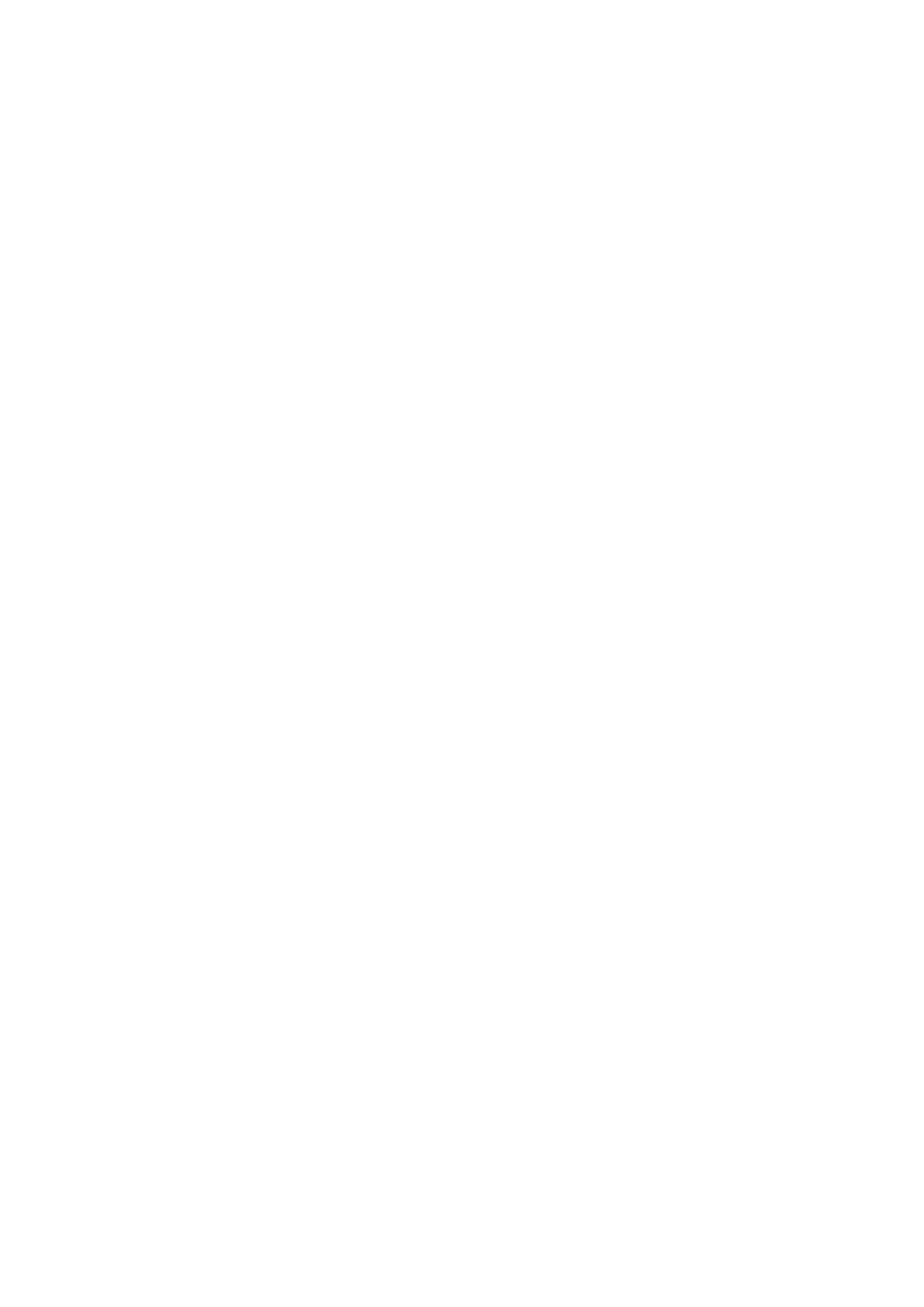

### **PARTNERSHIP (AMENDME NT) ACT 2012**

*Passed 16 October 2012 Received Royal Assent: 16 October 2012 Announced to Tynwald: 16 October 2012*

**AN ACT** to amend the Partnership Act 1909 in respect of the accounting requirements for limited partnerships.

**BE IT ENACTED** by the Queen's Most Excellent Majesty, by and with the advice and consent of the Council and Keys in Tynwald assembled, and by the authority of the same, as follows:—

#### <span id="page-4-0"></span>**1 Short title**

The short title of this Act is the Partnership (Amendment) Act 2012.

#### <span id="page-4-1"></span>**2 Automatic repeal**

- (1) This Act is automatically repealed on the day after its promulgation.
- (2) However, the repeal does not affect the continuing operation of any amendments to enactments made by this Act.

#### <span id="page-4-2"></span>**3 Section 30 amended**

- (1) Section 30 of the Partnership Act 1909<sup>1</sup> (duty of partners to render accounts) is amended as follows.
- (2) At the end add
	- "(2) The additional accounting requirements specified in section 48E apply in respect of limited partnerships.".
- (3) Accordingly, the existing provision becomes subsection (1).

<sup>1</sup> <sup>1</sup> VIII p.327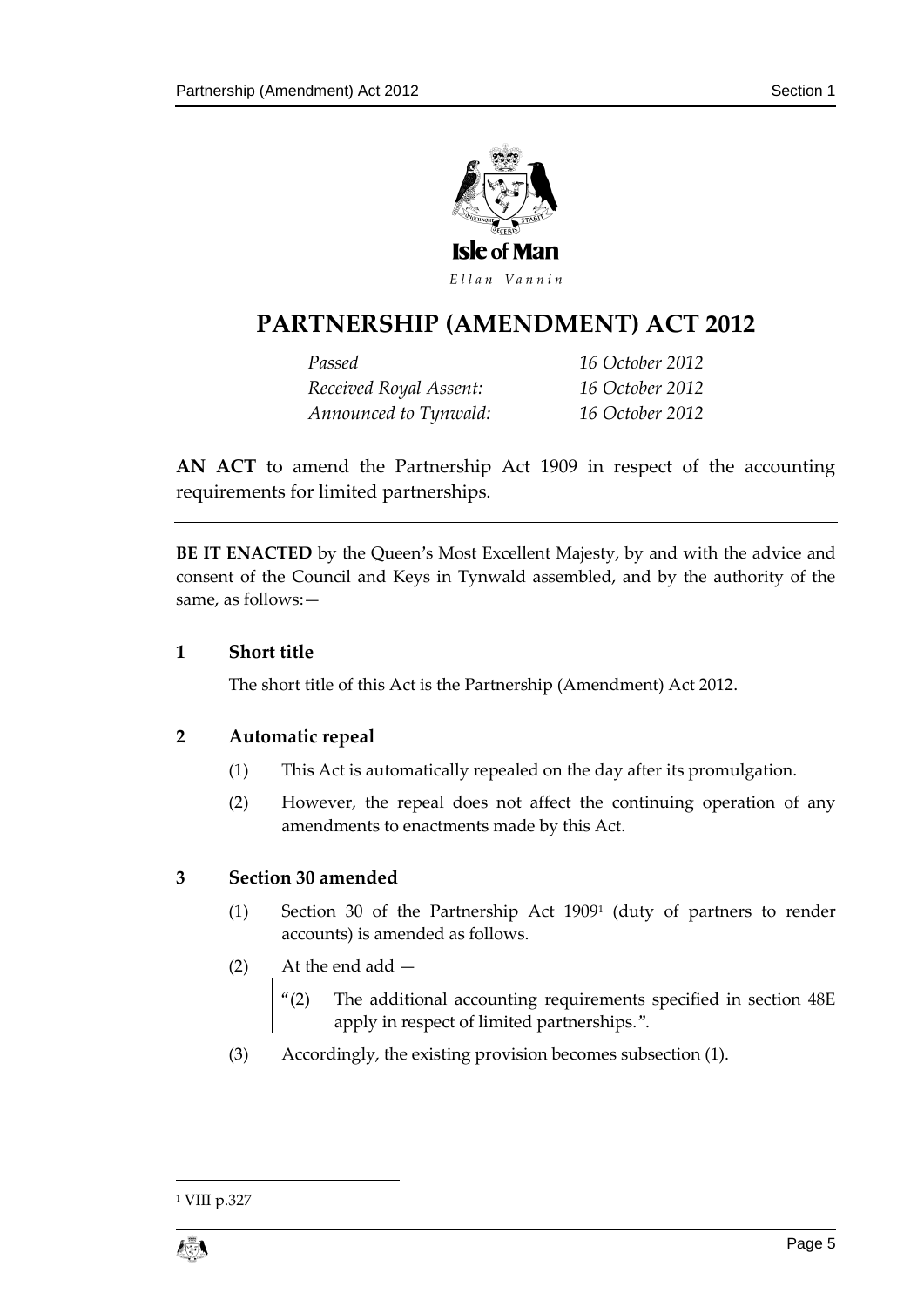#### <span id="page-5-0"></span>**4 New section 48E**

After section 48D (consequences of legal personality) of the Partnership Act 1909 insert —

### **"48E Limited partnerships to keep accounting records**

- (1) This section does not limit section 30.
- (2) Reliable accounting records must be kept in respect of a limited partnership which —
	- (a) correctly explain the transactions of the partnership;
	- (b) enable the financial position of the partnership to be determined with reasonable accuracy at any time; and
	- (c) allow financial statements to be prepared that give a true and fair view of the state of affairs of the partnership.
- (3) Invoices, contracts and any other information that the general partners consider necessary or expedient must be retained to ensure that the accounting records include —
	- (a) day to day entries of all sums of money received and expended by the partnership and the matters in respect of which the receipt and expenditure takes place;
	- (b) details of all sales, purchases and other transactions; and
	- (c) a record of the assets and liabilities of the partnership.
- (4) When financial statements are prepared, they must  $-$ 
	- (a) be approved by the general partners;
	- (b) include
		- (i) a written statement recording the assets and liabilities of the partnership on a specific date;
		- (ii) a written statement recording the receipts, payments and other financial transactions undertaken by the partnership for the period ending on the date of the statement referred to in sub-paragraph (i); and
		- (iii) such notes as are necessary for a reasonable understanding of the statements referred to in subparagraphs (i) and (ii).
	- (5) The accounting records must be preserved for not less than 6 years from the end of the financial period for the partnership to which they relate.
	- (6) The accounting records must be kept at the limited partnership's principal place of business in the Island or such other place as the